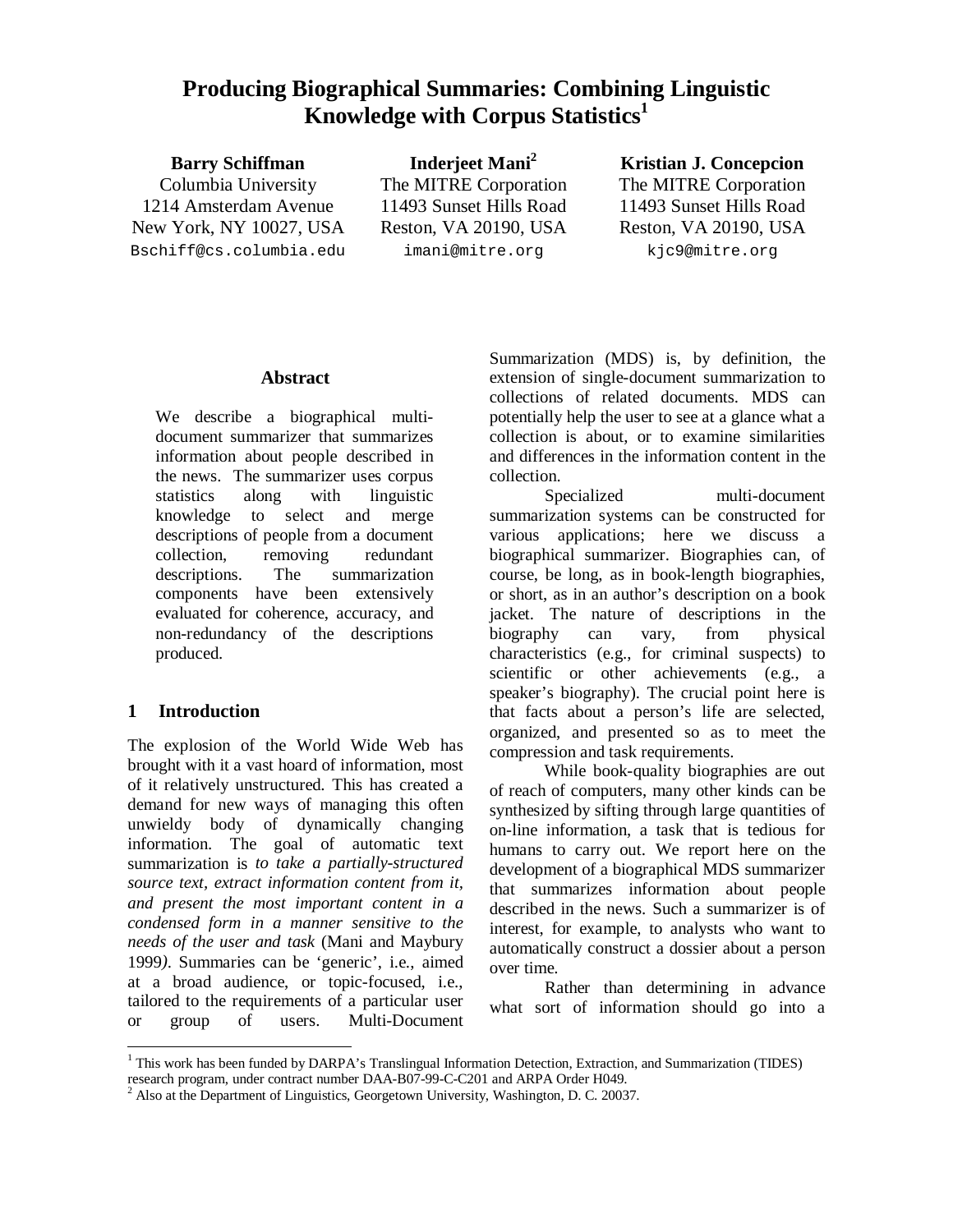biography, our approach is more data-driven, relying on discovering how people are actually described in news reports in a collection. We use corpus statistics from a background corpus along with linguistic knowledge to select and merge descriptions from a document collection, removing redundant descriptions. The focus here is on synthesizing *succinct* descriptions. The problem of assembling these descriptions into a coherent narrative is not a focus of our paper; the system currently uses canned text methods to produce output text containing these descriptions. Obviously, the merging of descriptions should take temporal information into account; this very challenging issue is also not addressed here.

To give a clearer idea of the system's output, here are some examples of biographies produced by our system (the descriptions themselves are underlined, the rest is canned text). The biographies contain descriptions of the salient attributes and activities of people in the corpus, along with lists of their associates. These short summaries illustrate the extent of compression provided. The first two summaries are of a collection of 1300 wire service news documents on the Clinton impeachment proceedings (707,000 words in all, called the 'Clinton' corpus). In this corpus, there are 607 sentences mentioning Vernon Jordan by name, from which the system extracted 82 descriptions expressed as appositives (78) and relative clauses (4), along with 65 descriptions consisting of sentences whose deep subject is Jordan. The 4 relative clauses are duplicates of one another: "who helped Lewinsky find a job". The 78 appositives fall into just 2 groups: "friend" (or equivalent descriptions, such as "confidant"), "adviser" (or equivalent such as "lawyer"). The sentential descriptions are filtered in part based on the presence of verbs like "testify, "plead", or "greet" that are strongly associated with the head noun of the appositive, namely "friend". The target length can be varied to produce longer summaries.

*Vernon Jordan is a presidential friend and a Clinton adviser. He is 63 years old. He helped Ms. Lewinsky find a job. He testified that Ms. Monica Lewinsky said that she had conversations with the president, that she talked to the president. He has numerous* *acquaintances, including Susan Collins, Betty Currie, Pete Domenici, Bob Graham, James Jeffords and Linda Tripp.*

1,300 docs, 707,000 words (**Clinton** corpus) 607 Jordan sentences, 78 extracted appositives, 2 groups: friend, adviser.

*Henry Hyde is a Republican chairman of House Judiciary Committee and a prosecutor in Senate impeachment trial. He will lead the Judiciary Committee's impeachment review. Hyde urged his colleagues to heed their consciences , "the voice that whispers in our ear , 'duty, duty, duty.'"*

Clinton corpus, 503 Hyde sentences, 108 extracted appositives, 2 groups: chairman, impeachment prosecutor.

*Victor Polay is the Tupac Amaru rebels' top leader, founder and the organization's commander-and-chief. He was arrested again in 1992 and is serving a life sentence*. *His associates include Alberto Fujimori, Tupac Amaru Revolutionary, and Nestor Cerpa.*

73 docs, 38,000 words, 24 Polay sentences, 10 extracted appositives, 3 groups: leader, founder and commander-in-chief.

## **2 Producing biographical descriptions**

## **2.1 Preprocessing**

Each document in the collection to be summarized is processed by a sentence tokenizer, the Alembic part-of-speech tagger (Aberdeen et al. 1995), the Nametag named entity tagger (Krupka 1995) restricted to people names, and the CASS parser (Abney 1996). The tagged sentences are further analyzed by a cascade of finite state machines leveraging patterns with lexical and syntactic information, to identify constructions such as pre- and postmodifying appositive phrases, e.g., "Presidential candidate George Bush", "Bush, the presidential candidate", and relative clauses, e.g., "Senator ..., who is running for re-election this Fall,". These appositive phrases and relative clauses capture descriptive information which can correspond variously to a person's age, occupation, or some role a person played in an incident. In addition, we also extract sentential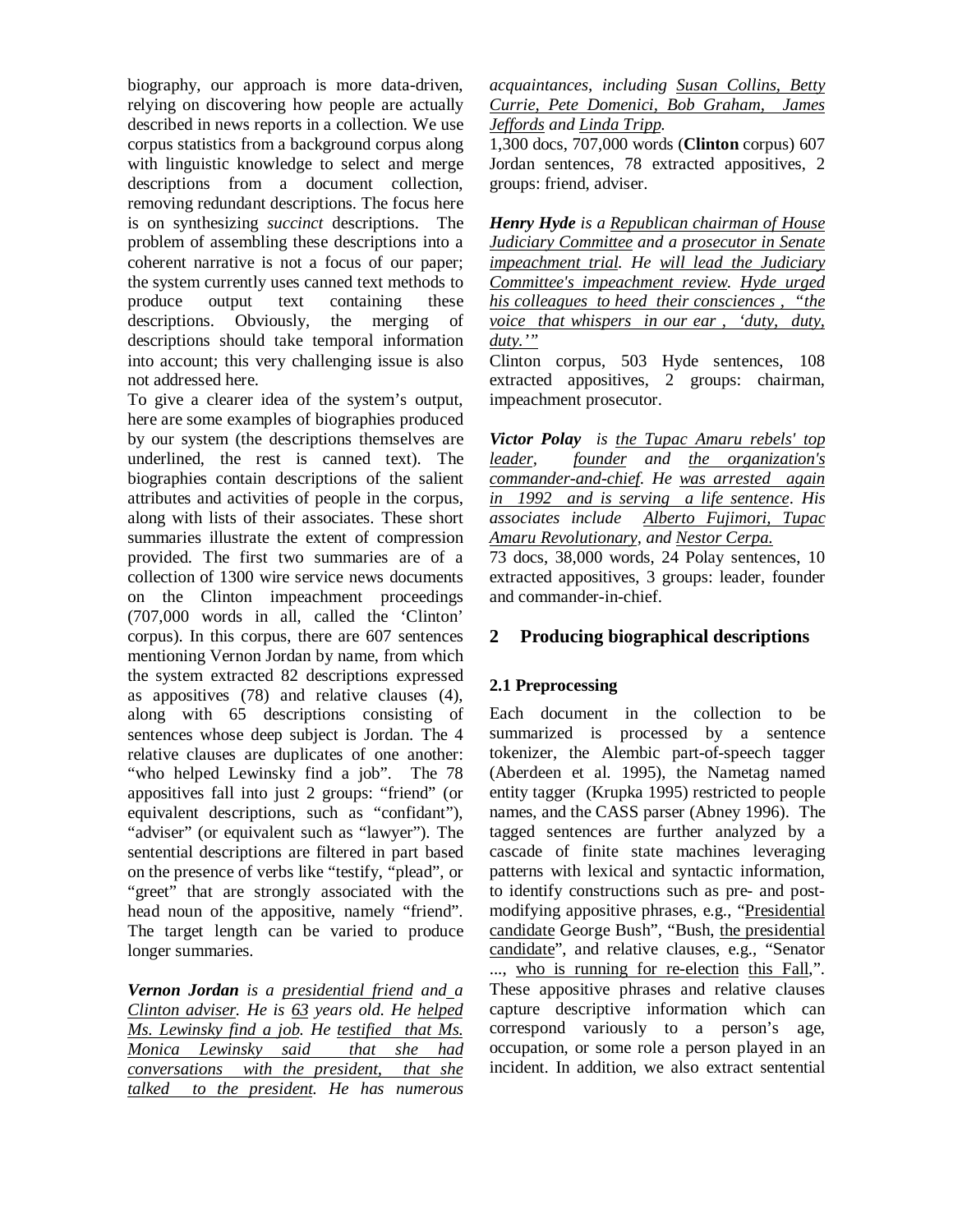descriptions in the form of sentences whose (deep) subjects are person names.

#### **2.2 Cross-document coreference**

The classes of person names identified within each document are then merged across documents in the collection using a crossdocument coreference program from the Automatic Content Extraction (ACE) research program (ACE 2000), which compares names across documents based on similarity of a window of words surrounding each name, as well as specific rules having to do with different ways of abbreviating a person's name (Mani and MacMillan 1995). The end result of this process is that for each distinct person, the set of descriptions found for that person in the collection are grouped together.

## **2.3 Appositives**

## **2.3.1 Introduction**

The appositive phrases usually provide descriptions of attributes of a person. However, the preprocessing component described in Section 2.1 does produce errors in appositive extraction, which are filtered out by syntactic and semantic tests. The system also filters out redundant descriptions, both duplicate descriptions as well as similar ones. These filtering methods are discussed next.

#### **2.3.2 Pruning Erroneous and Duplicate Appositives**

The appositive descriptions are first pruned to record only one instance of an appositive phrase which has multiple repetitions, and descriptions whose head does not appear to refer to a person. The latter test relies on a person typing program which uses semantic information from WordNet 1.6 (Miller 1995) to test whether the head of the description is a person. A given string is judged as a person if a threshold percentage  $\theta$ <sup>*l*</sup> (set to 35% in our work) of senses of the string are descended from the synset for Person in WordNet. For example, this picks out "counsel" as a person, but "accessory" as a non-person.

## **2.3.3 Merging Similar Appositives**

The pruning of erroneous and duplicate descriptions still leaves a large number of redundant appositive descriptions across documents. The system compares each pair of appositive descriptions of a person, merging them based on corpus frequencies of the description head stem, syntactic information, and semantic information based on the relationship between the heads in WordNet. The descriptions are merged if they have the same head stem, or if both heads have a common parent below Person in WordNet (in the latter case the head which is more frequent in the corpus is chosen as the merged head), or if one head subsumes the other under Person in WordNet (in which case the more general head is chosen).

When the heads of descriptions are merged, the most frequent modifying phrase that appears in the corpus with the selected head is used. When a person ends up with more than one description, the modifiers are checked for duplication, with distinct modifiers being conjoined together, so that "Wisconsin lawmaker" and "Wisconsin democrat" yields "Wisconsin lawmaker and Democrat". Prepositional phrase variants of descriptions are also merged here, so that "chairman of the Budget Committee" and "Budget Committee Chairman" are merged. Modifiers are dropped but their original order is preserved for the sake of fluency.

# **2.3.4 Appositive Description Weighting**

The system then weights the appositives for inclusion in a summary. A person's appositives are grouped into equivalence classes, with a single head noun being chosen for each equivalence class, with a weight for that class based on the corpus frequency of the head noun. The system then picks descriptions in decreasing order of class weight until either the compression rate is achieved or the head noun is no longer in the top  $\theta_2$  % most frequent descriptions ( $\theta_2$  is set to 90% in our work). Note that the summarizer refrains from choosing a subsuming term from WordNet that is not present in the descriptions, preferring to not risk inventing new descriptions, instead confining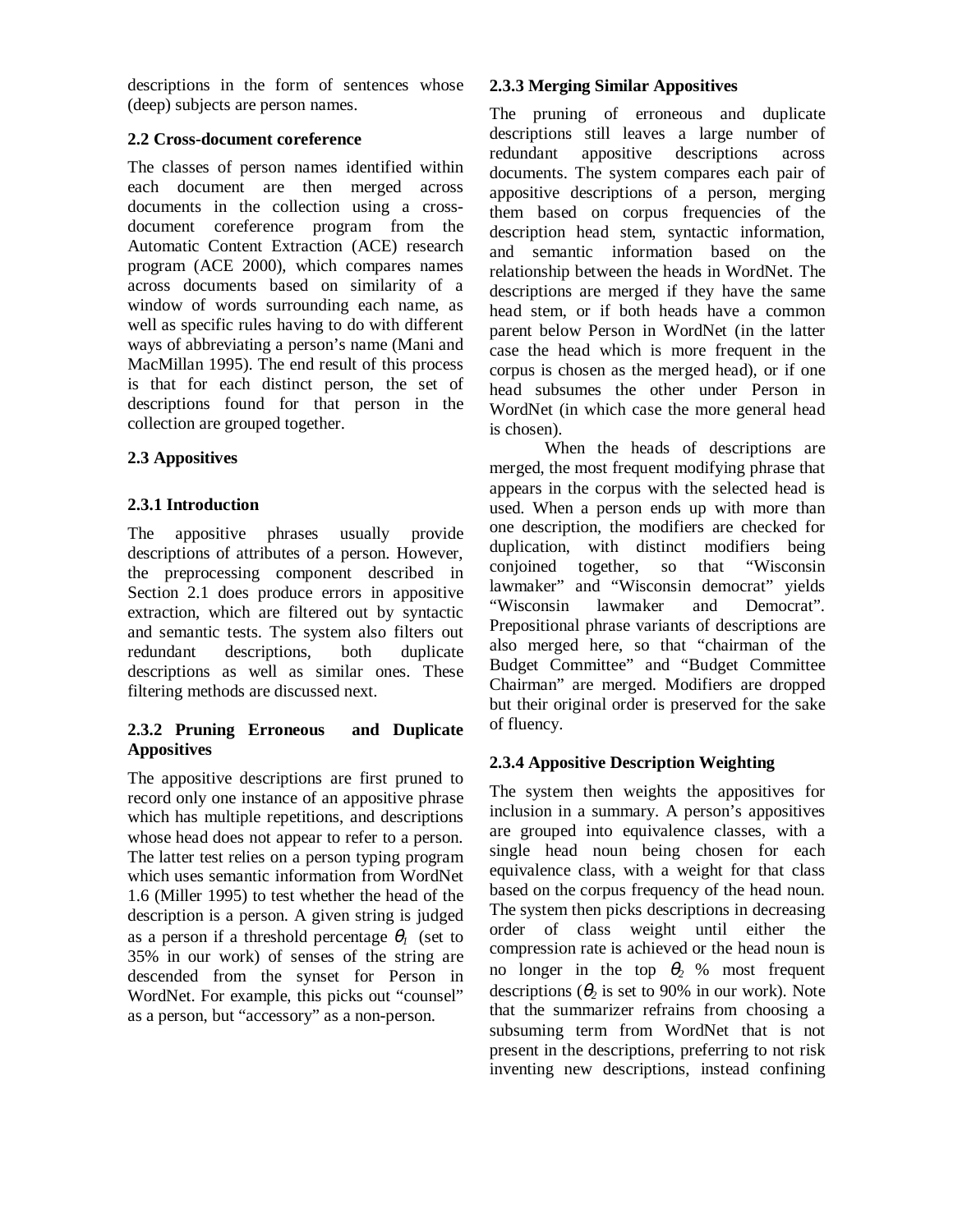itself to cutting and pasting of actual words used in the document.

#### **2.4 Relative Clause Weighting**

Once the relative clauses have been pruned for duplicates, the system weights the appositive clauses for inclusion in a summary. The weighting is based on how often the relative clause's main verb is strongly associated with a (deep) subject in a large corpus, compared to its total number of appearances in the corpus. The idea here is to weed out 'promiscuous' verbs that are weakly associated with lots of subjects. The corpus statistics are derived from the Reuters portion of the North American News Text Corpus (called '**Reuters**' in this paper) - nearly three years of wire service news reports containing 105.5 million words.

Examples of verbs in the Reuters corpus which show up as promiscuous include "get", "like", "give", "intend", "add", "want", "be", "do", "hope", "think", "make", "dream", "have", "say", "see", "tell", "try". In a test, detailed below in Section 4.2, this feature fired 40 times in 184 trials.

To compute strong associations, we proceed as follows. First, all subject-verb pairs are extracted from the Reuters corpus with a specially developed finite state grammar and the CASS parser. The head nouns and main verbs are reduced to their base forms by changing plural endings and tense markers for the verbs. Also included are 'gapped' subjects, such as the subject of "run" in "the student promised to run the experiment"; in this example, both pairs 'student-promise' and 'student-run' are recorded. Passive constructions are also recognized and the object of the by-PP following the verb is taken as the deep subject.

Strength of association between subject *i* and verb *j* is measured using mutual information (Church and Hanks 1990):

$$
MI(i,j)=\ln(\frac{N\cdot tf_{ij}}{tf_i\cdot tf_j}).
$$

Here  $tf_{ii}$  is the maximum frequency of subject-verb pair  $ij$  in the Reuters corpus,  $tf_i$  is the frequency of subject head noun *i* in the corpus,  $tf_j$  is the frequency of verb  $j$  in the corpus, and *N* is the number of terms in the corpus. The associations are only scored for *tf* counts greater than 4, and a threshold  $\theta_3$  (set to log score > -21 in our work) is used for a strong association.

The relative clauses are thus filtered initially (Filter 1) by excluding those whose main verbs are highly promiscuous. Next, they are filtered (Filter 2) based on various syntactic features, as well as the number of proper names and pronouns. Finally, the relative clauses are scored conventionally (Filter 3) by summing the within-document relative term frequency of content terms in the clause (i.e., relative to the number of terms in the document), with an adjustment for sentence length (achieved by dividing by the total number of content terms in the clause).

# **3 Sentential Descriptions**

These descriptions are the relatively large set of sentences which have a person name as a (deep) subject. We filter them based on whether their main verb is strongly associated with *either of the head nouns of the appositive descriptions found for that person name* (Filter 4). The intuition here is that particular occupational roles will be strongly associated with particular verbs. For example, politicians vote and elect, executives resign and appoint, police arrest and shoot; so, a summary of information about a policeman may include an arresting and shooting event he was involved with. (The verboccupation association isn't manifest in relative clauses because the latter are too few in number).

A portion of the results of doing this is shown in Table 1. The results for "executive" are somewhat loose, whereas for "politician" and "police", the associations seem tighter, with the associated verbs meeting our intuitions.

All sentences which survive Filter 4 are extracted and then scored, just as relative clauses are, using Filter 1 and Filter 3. Filter 4 alone provides a high degree of compression; for example, it reduces a total of 16,000 words in the combined sentences that include Vernon Jordan' s name in the Clinton corpus to 578 words in 12 sentences; sentences up to the target length can be selected from these based on scores from Filter 1 and then Filter 3.

However, there are several difficulties with these sentences. First, we are missing a lot of them due to the fact that we do not as yet handle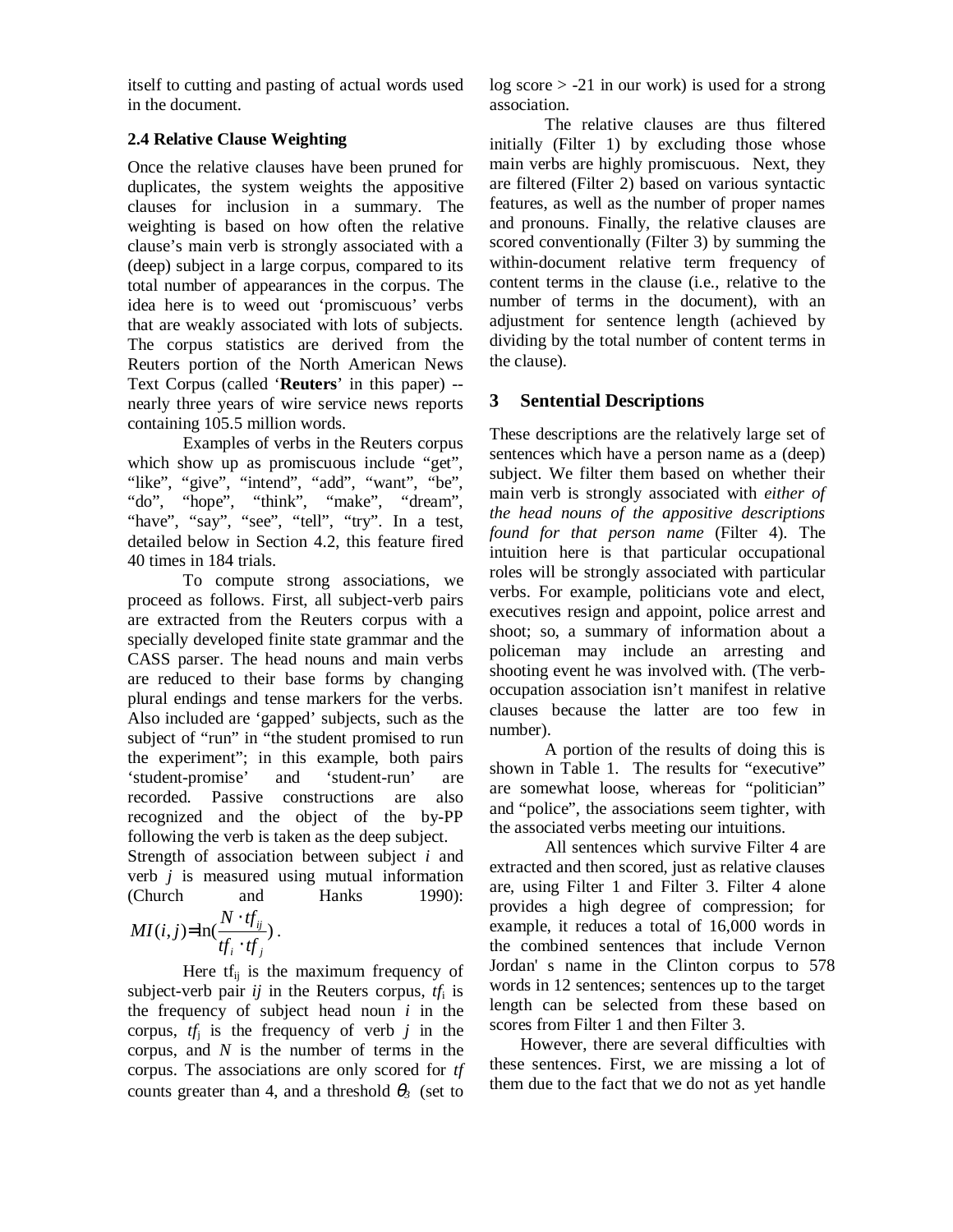pronominal subjects which are coreferential with the proper name. Second, these sentences contain lots of dangling anaphors, which will need to be resolved. Third, there may be redundancy between the sentential descriptions, on one hand, and the appositive and relative clause descriptions, on the other. Finally, the entire sentence is extracted, including any subordinate clauses, although we are working on refinements involving sentence compaction. As a result, we believe that more work is required before the sentential descriptions can be fully integrated into the biographies.

| executive                       | police               | politician        |  |
|---------------------------------|----------------------|-------------------|--|
| reprimand<br>16.36              | shoot 17.37          | clamor 16.94      |  |
| conceal 17.46                   | raid 17.65           | jockey 17.53      |  |
| bank 18.27                      | arrest 17.96         | wrangle 17.59     |  |
| foresee 18.85                   | detain 18.04         | woo 18.92         |  |
| conspire 18.91                  | disperse 18.14       | exploit 19.57     |  |
| convene 19.69                   | interrogate<br>18.36 | brand 19.65       |  |
| plead 19.83                     | swoop 18.44          | behave 19.72      |  |
| sue 19.85                       | evict 18.46          | dare 19.73        |  |
| answer 20.02                    | bundle 18.50         | sway 19.77        |  |
| commit 20.04                    | manhandle<br>18.59   | criticize 19.78   |  |
| worry 20.04                     | search 18.60         | flank 19.87       |  |
| accompany                       | confiscate           | proclaim          |  |
| 20.11                           | 18.63                | 19.91             |  |
| own 20.22                       | apprehend<br>18.71   | annul 19.91       |  |
| witness 20.28                   | round 18.78          | favor 19.92       |  |
| testify 20.40                   | corner 18.80         | denounce<br>20.09 |  |
| shift 20.42                     | pounce 18.81         | condemn<br>20.10  |  |
| target 20.56                    | hustle 18.83         | prefer 20.14      |  |
| lie $20.58$                     | nab 18.83            | wonder 20.18      |  |
| expand 20.65                    | storm 18.90          | dispute 20.18     |  |
| $\overline{\text{learn}}$ 20.73 | tear 19.00           | interfere 20.37   |  |
| shut 20.80                      | overpower<br>19.09   | voice 20.38       |  |

**Table 1. Verbs strongly associated with particular classes of people in the Reuters corpus (negative log scores).**

#### **4 Evaluation**

#### **4.1 Overview**

Methods for evaluating text summarization can be broadly classified into two categories (Sparck-Jones and Galliers 1996). The first, an extrinsic evaluation, tests the summarization based on how it affects the completion of some other task, such as comprehension, e.g., (Morris et al. 1992), or relevance assessment (Brandow et al. 1995) (Jing et al. 1998) (Tombros and Sanderson 1998) (Mani et al. 1998). An intrinsic evaluation, on the other hand, can involve assessing the **coherence** of the summary (Brandow et al. 1995) (Saggion and Lapalme 2000).

Another intrinsic approach involves assessing the **informativeness** of the summary, based on to what extent key information from the source is preserved in the system summary at different levels of compression (Paice and Jones 1993), (Brandow et al. 1995). Informativeness can also be assessed in terms of how much information in an ideal (or 'reference') summary is preserved in the system summary, where the summaries being compared are at similar levels of compression (Edmundson 1969).

We have carried out a number of intrinsic evaluations of the accuracy of components involved in the summarization process, as well as the succinctness, coherence and informativeness of the descriptions. As this is a MDS system, we also evaluate the nonredundancy of the descriptions, since similar information may be repeated across documents.

#### **4.2 Person Typing Evaluation**

The component evaluation tests how accurately the tagger can identify whether a head noun in a description is appropriate as a person description The evaluation uses the WordNet 1.6 SEMCOR semantic concordance, which has files from the **Brown** corpus whose words have semantic tags (created by WordNet' s creators) indicating WordNet sense numbers. Evaluation on 6,000 sentences with almost 42,000 nouns compares people tags generated by the program with SEMCOR tags, and provided the following results: right =  $41,555$ , wrong = 1,298, missing  $= 0$ , yielding Precision, Recall, and F-Measure of 0.97.

#### **4.3 Relative Clause Extraction Evaluation**

This component evaluation tests the wellformedness of the extracted relative clauses. For this evaluation, we used the Clinton corpus. The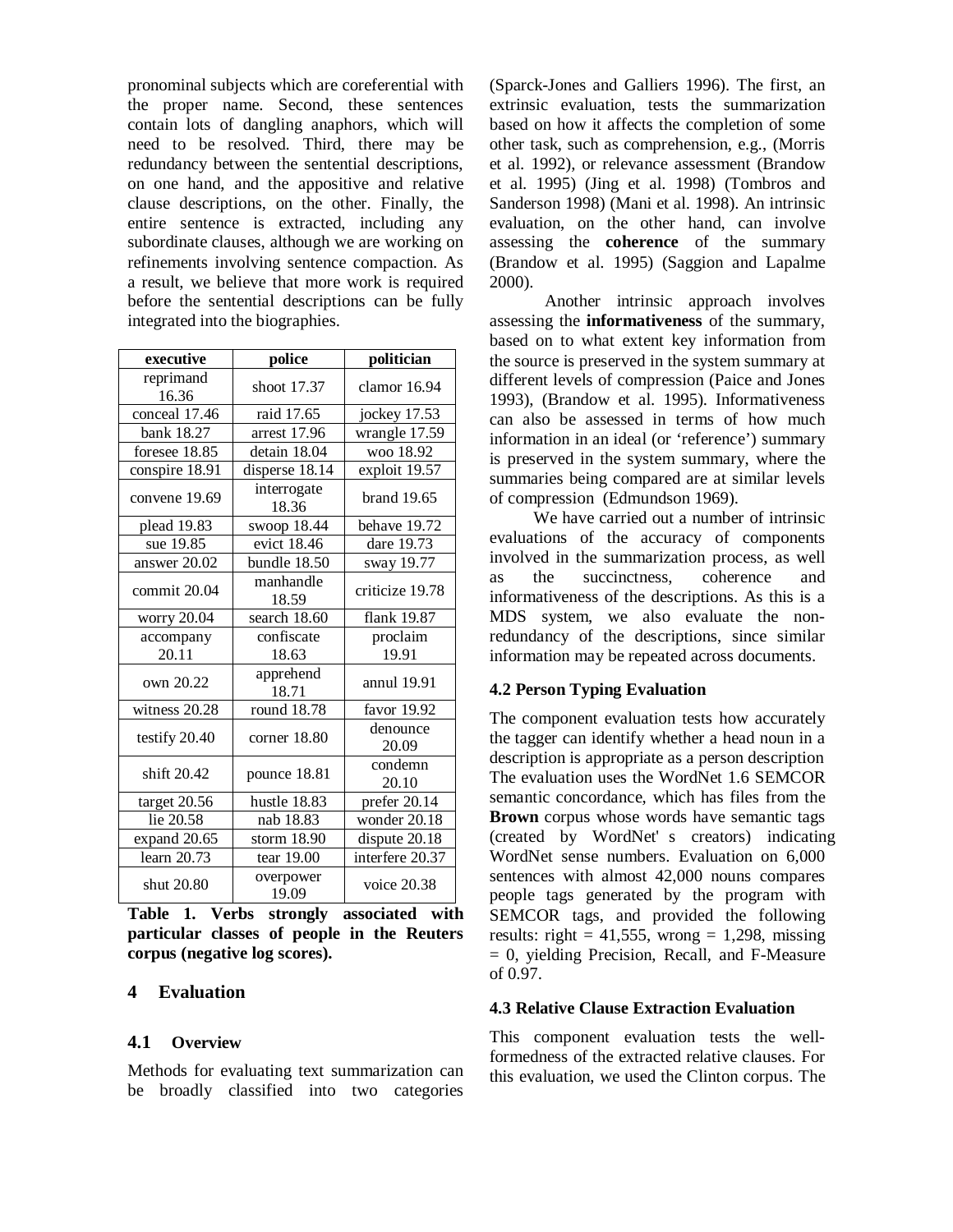relative clause is judged correct if it has the right extent, and the correct coreference index indicating which person the relative clause description pertains to. The judgments are based on 36 instances of relative clauses from 22 documents. The results show 28 correct relative clauses found, plus 4 spurious finds, yielding Precision of 0.87, Recall of 0.78, and F-measure of .82. Although the sample is small, the results are very promising.

#### **4.4 Appositive Merging Evaluation**

This component evaluation tests the system's ability to accurately merge appositive descriptions. The score is based on an automatic comparison of the system's merge of systemgenerated appositive descriptions against a human merge of them. We took all the names that were identified in the Clinton corpus and ran the system on each document in the corpus. We took the raw descriptions that the system produced before merging, and wrote a brief description by hand for each person who had two or more raw descriptions. The hand-written descriptions were not done with any reference to the automatically merged descriptions nor with any reference to the underlying source material. The hand-written descriptions were then compared with the final output of the system (i.e., the result after merging). The comparison was automatic, measuring similarity among vectors of content words (i.e., stop words such as articles and prepositions were removed).

Here is an example to further clarify the strict standard of the automatic evaluation (words scored correct are underlined):

System: E. Lawrence Barcella is a *Washington lawyer, Washington white-collar defense lawyer, former federal prosecutor*

System Merge: *Washington white-collar defense lawyer*

Human Merge: *a Washington lawyer and former federal prosecutor*

*Automatic Score: Correct=2; Extra-Words=2; Missed-Words=3*

Thus, although 'lawyer' and 'prosecutor' are synonymous in WordNet, the automatic scorer doesn't know that, and so 'prosecutor' is penalized as an extra word.

The evaluation was carried out over the entire Clinton corpus, with descriptions compared for 226 people who had more than one description. 65 out of the 226 descriptions were Correct (28%), with a further 32 cases being semantically correct 'obviously similar' substitutions which the automatic scorer missed (giving an adjusted accuracy of 42%). As a baseline, a merging program which performed just a string match scored 21% accuracy. The major problem areas were errors in coreference (e.g., Clinton family members being put in the same coreference class), lack of good descriptions for famous people (news articles tend not to introduce such people), and parsing limitations (e.g., "Senator Clinton" being parsed erroneously as an NP in "The Senator Clinton disappointed…"). Ultimately, of course, domain-independent systems like ours are limited semantically in merging by the lack of world knowledge, e.g., knowing that Starr' s chief lieutenant can be a prosecutor.

#### **4.5 Description Coherence and Informativeness Evaluation**

To assess the coherence and informativeness of the relative clause descriptions<sup>3</sup>, we asked 4 subjects who were unaware of our research to judge descriptions generated by our system from the **Clinton** corpus. For each relative clause description, the subject was given the description, a person name to whom that description pertained, and a capsule description consisting of merged appositives created by the system. The subject was asked to assess (a) the **coherence** of the relative clause description in terms of its *succinctness* (was it a good length?) and its *comprehensibility* (was it and understandable by itself or in conjunction with the capsule?), and (b) its **informativeness** in terms of whether it was an *accurate* description (does it conflict with the capsule or with what you know?) and whether it was *non-redundant* (is it distinct or does it repeat what is in the capsule?).

The subjects marked 87% of the descriptions as accurate, 96% as non-redundant, and 65% as coherent. A separate 3-subject inter-

-

<sup>&</sup>lt;sup>3</sup> Appositives are not assessed in this way as few errors of coherence or informativeness were noticed in the appositive extraction.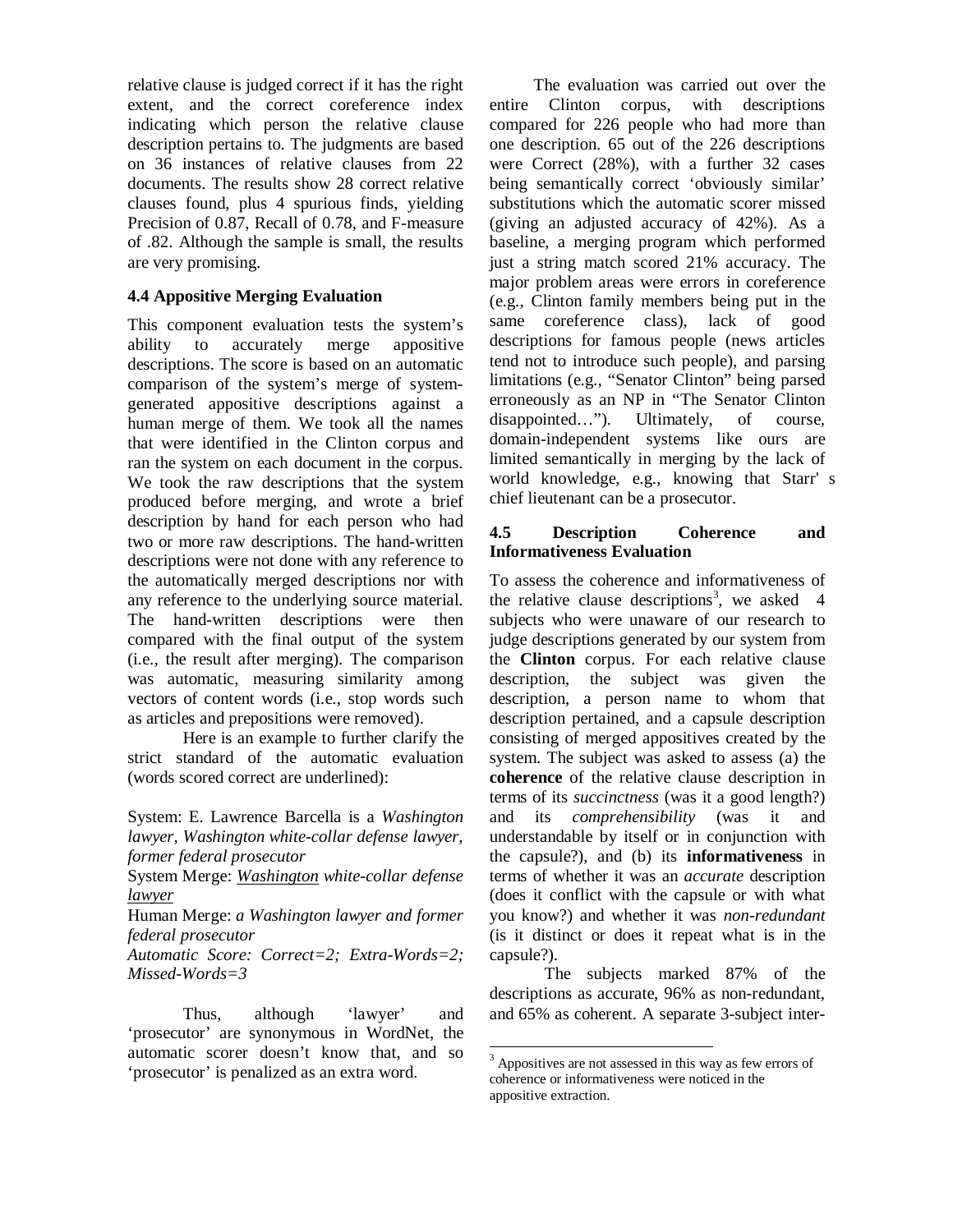annotator agreement study, where all subjects judged the same 46 decisions, showed that all three subjects agreed on 82% of the accuracy decisions, 85% of the non-redundancy decisions and 82% of the coherence decisions.

#### **5 Learning to Produce Coherent Descriptions**

#### **5.1 Overview**

To learn rules for coherence for extracting sentential descriptions, we used the examples and judgments we obtained for coherence in the evaluation of relative clause descriptions in Section 4.5. Our focus was on features that might relate to content and specificity: low verb promiscuity scores, presence of proper names, pronouns, definite and indefinite clauses. The entire list is as follows:

| badend:                | boolean. is there an impossible<br>end, indicating a bad extraction (<br>$Mr.$ )?                                                     |  |  |
|------------------------|---------------------------------------------------------------------------------------------------------------------------------------|--|--|
| bestverb:              | continuous, use the verb<br>promiscuity threshhold $\theta_3$ to<br>find the score of the most non-<br>promiscuous verb in the clause |  |  |
| classes<br>$(label)$ : | boolean. accept the clause,<br>reject the clause                                                                                      |  |  |
| count<br>pronouns:     | continuous. number of personal<br>pronouns                                                                                            |  |  |
| count<br>proper:       | continuous. number of nouns<br>tagged as NP                                                                                           |  |  |
| hasobject:             | continuous. how many np's<br>follow the verb?                                                                                         |  |  |
| haspeople:             | continuous. how many "name"<br>constituents are found?                                                                                |  |  |
| has<br>possessive:     | continuous. how many<br>possessive pronouns are there?                                                                                |  |  |
| hasquote:              | boolean. is there a quotation?                                                                                                        |  |  |
| hassubc:               | boolean, is there a subordinate<br>clause?                                                                                            |  |  |
| <i>isdefinite</i> :    | continuous. how many definite<br>NP's are there?                                                                                      |  |  |
| repeater:              | boolean. is the subject's name<br>repeated, or is there no subject?                                                                   |  |  |
| timeref:               | boolean.<br>is<br>there<br>time<br>a.<br>reference?                                                                                   |  |  |
| withquit:              | is there a "quit" or "resign"<br>verb?                                                                                                |  |  |

|          | boolean. is there a "say" verb in |
|----------|-----------------------------------|
| withsay: | the clause?                       |

#### **5.2 Accuracy of Learnt Descriptions**

Table 2 provides information on different learning methods. The results are for a ten-fold cross-validation on 165 training vectors and 19 test vectors, measured in terms of Predictive Accuracy (percentage test vectors correctly classified).

| <b>Tool</b>               | <b>Accuracy</b> |
|---------------------------|-----------------|
| Barry's Rules             | .69             |
| <b>MC4 Decision Tree</b>  | .69             |
| C <sub>4.5</sub> Rules    | .67             |
| Ripper                    | .62             |
| Naive Bayes               | .62             |
| Majority Class (coherent) | .60             |
| $m \cdot 1$               | $\blacksquare$  |

|                                   | Table 2. Accuracy of Different Description |  |
|-----------------------------------|--------------------------------------------|--|
| <b>Learners on Clinton corpus</b> |                                            |  |

The best learning methods are comparable with rules created by hand by one of the authors (Barry's rules). In the learners, the *bestverb* feature is used heavily in tests for the negative class, whereas in Barry's Rules it occurs in tests for the positive class.

## **6 Related Work**

Our work on measuring subject-verb associations has a different focus from the previous work. (Lee and Pereira 1999), for example, examined verb-object pairs. Their focus was on a method that would improve techniques for gathering statistics where there are a multitude of sparse examples. We are focusing on the use of the verbs for the specific purpose of finding associations that we have previously observed to be strong, with a view towards selecting a clause or sentence, rather than just to measure similarity. We also try to strengthen the numbers by dealing with 'gapped' constructions.

While there has been plenty of work on extracting named entities and relations between them, e.g., (MUC-7 1998), the main previous body of work on biographical summarization is that of (Radev and McKeown 1998). The fundamental differences in our work are as follows: (1) We extract not only appositive phrases, but also clauses at large based on